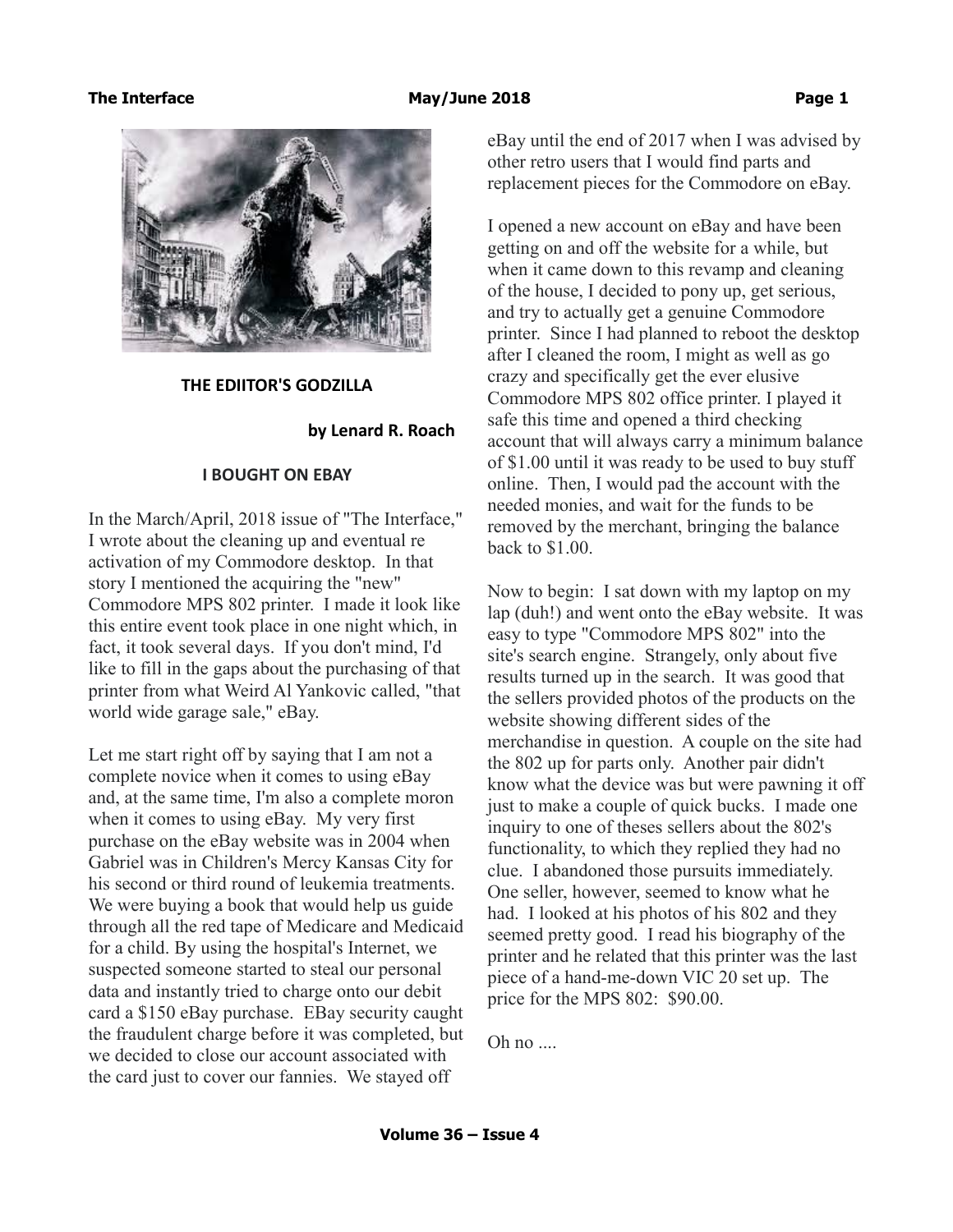I went to the "Inquire About This" section and left asked the seller (code name: "Gadgetman") if this printer was booted recently. "Gadgetman" got back with me quickly and said to me that the 802 hasn't been activated for years, so he doesn't know if it works. Fun! Well, like any garage sale, you either buy or walk away. I sat there in my lounge chair thinking if I should take the gamble. Like the other four 802s on sale, "Gadgetman" didn't know if the printer would work, but his was the best looking out of the whole group. I decided to make a bid, but in doing so I was going to severely cut his asking price a fraction past half: \$35.00. I didn't expect him to bite. In about 48 hours from my bid I got an email from eBay saying my bid was accepted and I need to pay up. What the? It's accepted? I \*gotta\* pay? This was getting out of control. I'm now \*committed\* to buy this thing? In conversation with my son, an avid eBay user, he explained to me that a bid on any merchandise found on eBay is a promise to buy. I was going to banter back and forth and see if I could bring the price down even further and it was accepted. Now I have to scramble to gather funds necessary to pay \$35 plus \$32 shipping on something that may not work.

To quote Bill Engvall, "Here's your sign."

It took a few hours to scrape up the green to pay up, but a few emptied bank accounts later (I did this form of stupid just short of payday) I had the money together and sent it via PayPal to "Gadgetman." Now I had to wait.

"Gadgetman" was groovy enough to let me know the progress of the printer's journey from his home in New Jersey to the RC4BCS in Kansas City. I was thanked by "Gadgetman" for my quick payment and he did wish that I would get good use out of it. He also shared a note with me that it was his dad who bought the VIC 20 set up and he informed his father that there was still a Commodore user in the Midwest. Nice.

The box containing the printer came about 72 to 96 hours after it was shipped. Gabriel and I opened up the package in the computer room. Before I even took the printer out of the crate I was amazed to see the device was still in its original Commodore box tightly banded to prevent harm during the shipping process. To open the Commodore box itself was almost like touching the Shroud of Turin, but I'm a gambler, and it's not the box I wanted, it was the printer inside. I took my first look inside the box and saw ...

Dear reader, this printer looked like it just came right out of the Commodore distribution center and took a 35 years journey to be delivered to my front door. Everything was packed tightly with shock resistant styrofoam, bubble wrap, and plastic. Everything was there. Not a piece was missing. I even had the original test sheet printed by the technician who did the final print test all those years ago when they packed it. Still, it's been over three decades since this printer was activated (or so it appeared) so I wanted to know if I got my money's worth or was I hosed.

Gabriel found in the outer shipping crate that "Gadgetman" was groovy enough to send along some (now bronzed) tractor feed paper. We set the printer up on a nearby stand and plugged it in. At first glance we saw the ribbon originally installed in the 802 was damaged due to bouncing around so it had to be removed and discarded. "Gadgetman" also sent along two extra ribbons that were still in the original sealed packaging. My experience in dealing with sealed ribbon packages that are over twenty years old is that they dry out just over the time, but this is what we had to work with, so we opened a ribbon package and placed it carefully into the printer. Gabriel and I acted like two archeologists working on a delicate find as we tried ever so gently to put the cartridge into the printer. It took us about twenty minutes, even with the help of the MPS 802s user's guide, to put the ribbon in correctly.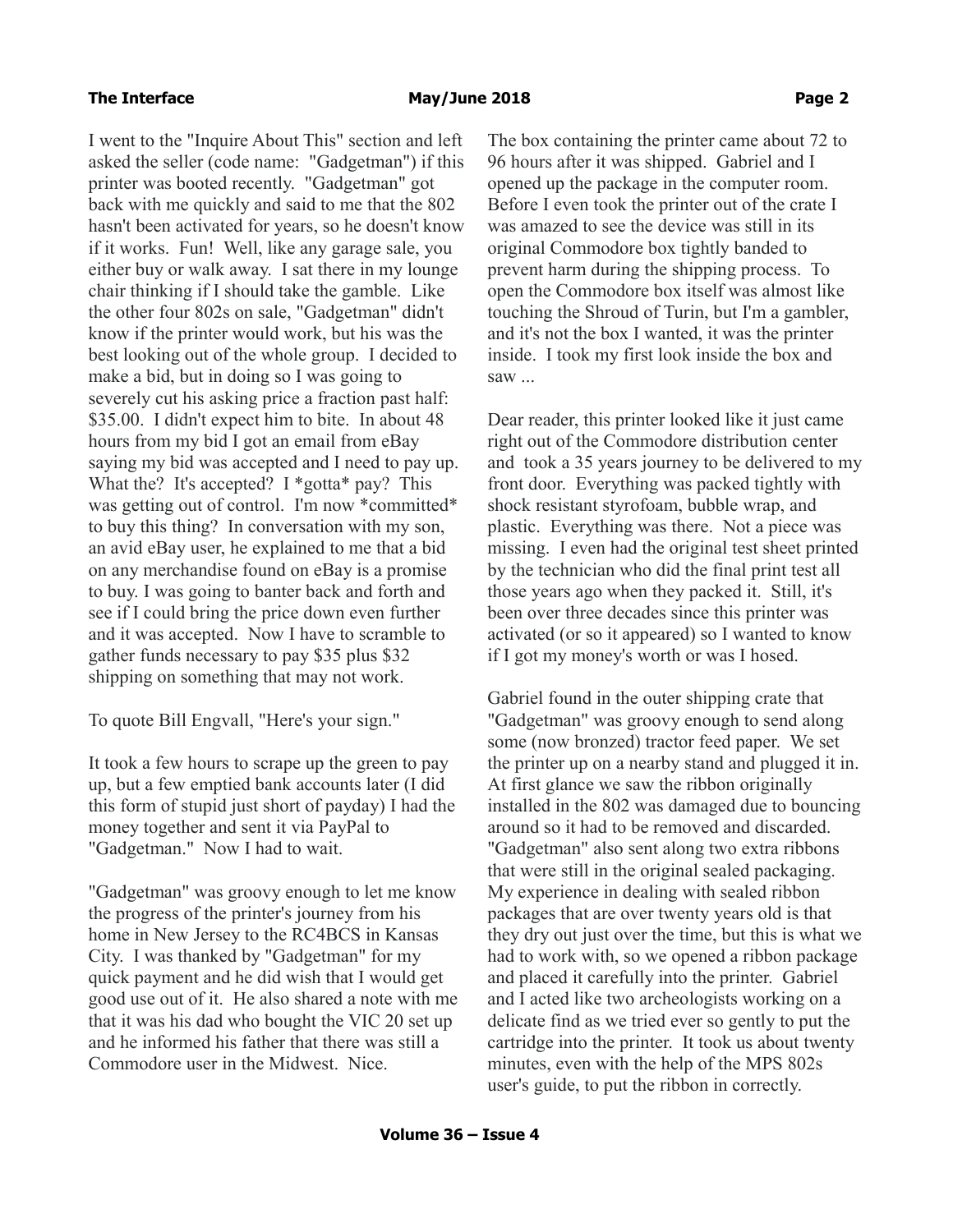### The Interface **May/June 2018 Page 3**

However, the mission was completed and the ribbon cartridge was installed. Now for the acid test...

Most printers back then needed to be hooked up to the computer in order to run a test print page. Commodore's built in micro processor put in each printer would allow the owner to print a test page without the use of any externals. With that in mind, we pressed and held the button on the front right of the printer while, at the same time, powering up the device. After about eight seconds the 802 was printing it's designated test page. I let the printer go on for about a minute before I shut it off and removed the paper from the cylinder.

I got \*way\* more than I bargained for. This MPS 802 printed a clear, clean, fresh text that was well darkened for easy reading and the ribbon remained well moistened after all this time, and, most important, there was not one dead pin in the print head. I stood there in the computer room aghasted while Gabriel moved the printer onto the Commodore stand and finished running the cords and bus cables. I was starting to feel a little guilty thinking that I may have ripped off "Gadgetman" because I was expecting a poor running device. This machine was clean, mean, and pristine. I got a great deal.

I made a .pdf of the test sheet and emailed it to "Gadgetman" in my final communique to him to show him what his old printer was capable of doing. I told him he will be getting a "5 Star" review on eBay from me for great pricing, quick delivery, and above standard product. He thanked me in response and wished me well in my further Commodore dealings. I'm back in business.

Now, I'm scouring eBay for a new 1571 disk drive. For the year I let the Commodore sit with the 1571 inert, it went south. A quick Google search by Gabriel on his phone revealed that, when you put a Commodore 1571 disk drive into any form of hibernation, even for a short time, a 5 1/4" disk must be inserted into the drive and the lever door shut or else the sheer weight of the drive heads will bend the head guides, causing the device fail when finally put to use.

Oops.



### **MONTHLY MEETING REPORTS**

### **by Dick Estel & Robert Bernardo**

#### **MAY 2018**

The holiday and various obligations contributed to an unusually low attendance at the May meeting – just Robert, Roger, and Dick. However, we had good conversation, ate a great lunch, and got to see an unusual Commodore peripheral.

After setting up the computer equipment, we ordered lunch. Dick mentioned that the club library did not get much use, which was fine with Dick, since he did not have to do any work as librarian. He said that he would bring a few of the educational game disks to the next meeting to see if our junior associate members, William and Charlotte, might enjoy them.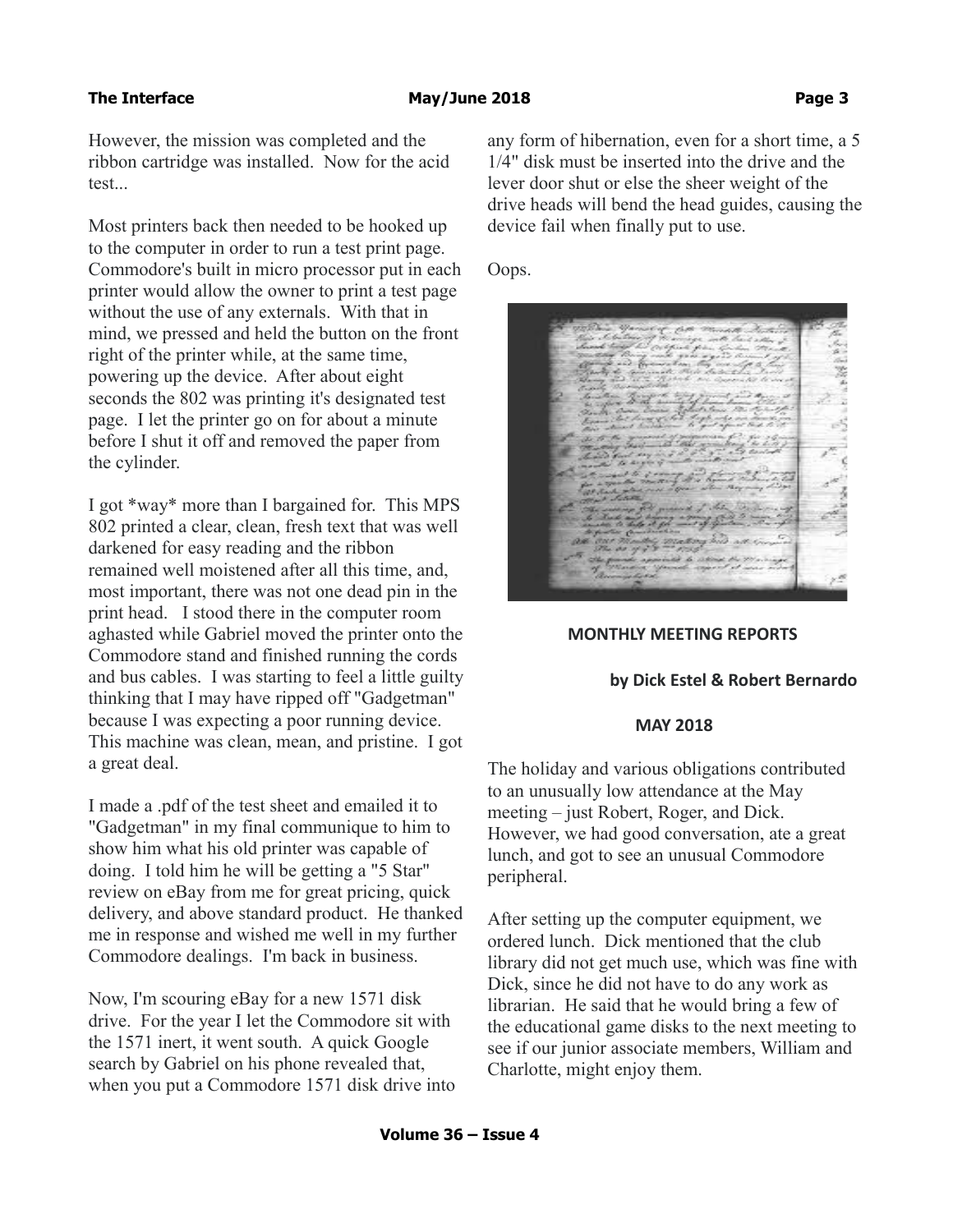Having finished lunch and business, we moved into the hardware/software part of the meeting. Somehow, time had put the "hard" into "hardware," as three disk drives, including two recently donated by Rolf Miller of Ventura, failed to load. Fortunately, another Miller drive was retrieved from the trunk of Robert's Crown Vic, and this drive worked.

Robert started talking about Maker Faire Bay Area which was held the previous weekend. As usual, Robert had spent hours manning his computers at the Vintage Computer Festivalers' exhibit. As usual, hundreds and hundreds of fairgoers had gone through the exhibit, exclaiming how they used to have the Commodores, how they used to program the computers, andhow they began their careers with them. As usual, there were the equipment breakdowns, like fellow exhibitors having their Apple II not powering up and their C64 burning out its SID chip.

Robert said that Maker Faire was good training for the June 9-10 Pacific Commodore Expo NW to be held at the Living Computers: Museum + Labs in Seattle. At PaCommEx, Robert planned to bring 7 to 8 Commodore and Amiga systems to display. He also talked about his fears of being the only person to exhibit at PaCommEx, the other exhibitors not responding as time grew near or even canceling out of the event. His trip will include a stop to drop off and pick up equipment for repair at Ray Carlsen's, of course.

Robert gave us the latest on CommVEx in Las Vegas, coming up August 11 and 12. Robert is trying to get a Commodore engineer to attend who has possession of a legendary C65, serial #1.

Although we could not view it, Robert showed us the official Blu-ray release version of The Commodore Story, which has been in the works for some time. He was able to pass around the book that came with the Blu-ray.

Unlike other meetings, this time Robert stuck to the presentation agenda exactly. First, because it was the 20th anniversary of Wheels 64/128, the compatible OS for GEOS, we watched an on-line video of it in operation. Then, he showed off the relatively-inexpensive (\$42 US) SD2IEC drive from Jason Micari of Australia; it came with a 3- D printed case, plugged into the cassette port, and had a short, attached serial cable to which Robert connected a serial cable extension so that it could daisychain onto a disk drive.

We were able to see something old but new to us. Advertised as a "music synthesizer and multitrack recording system," the Music Port by Tech Sketch was software and a pre-MIDI keyboard that attached to the user port of the C64. Accessing the SID chip, it played 3-note chords and gave us a nice concert with the pre-loaded songs that came with it. It was a bighit when displayed at Robert's table at Maker Faire Bay Area. Roger liked how using the piano-type keyboard was a more natural way to do music rather than composing music on a "tracker" with a screen full of numbers and sliders.

Lastly on the C64 front, we looked at a disk from the library of the defunct Diablo Valley Commodore User Group of Walnut Creek, California. Robert remarked that the 1990's game and utility programs were very simple-looking.

Robert tried to run the Plus/4 disk magazine, Lone News 21, in C64 mode on the club's C128. Unfortunately, the disk magazine wouldn't run, meaning that it required a Plus/4 computer so that users could view it.

Switching over to C128 40-column mode on the club's C128, we tried out newer Manic Miner 128 and compared it with older Manic Miner 64; the older version had music and animation, and so, the 128 version was not an exact duplicate of 64 version.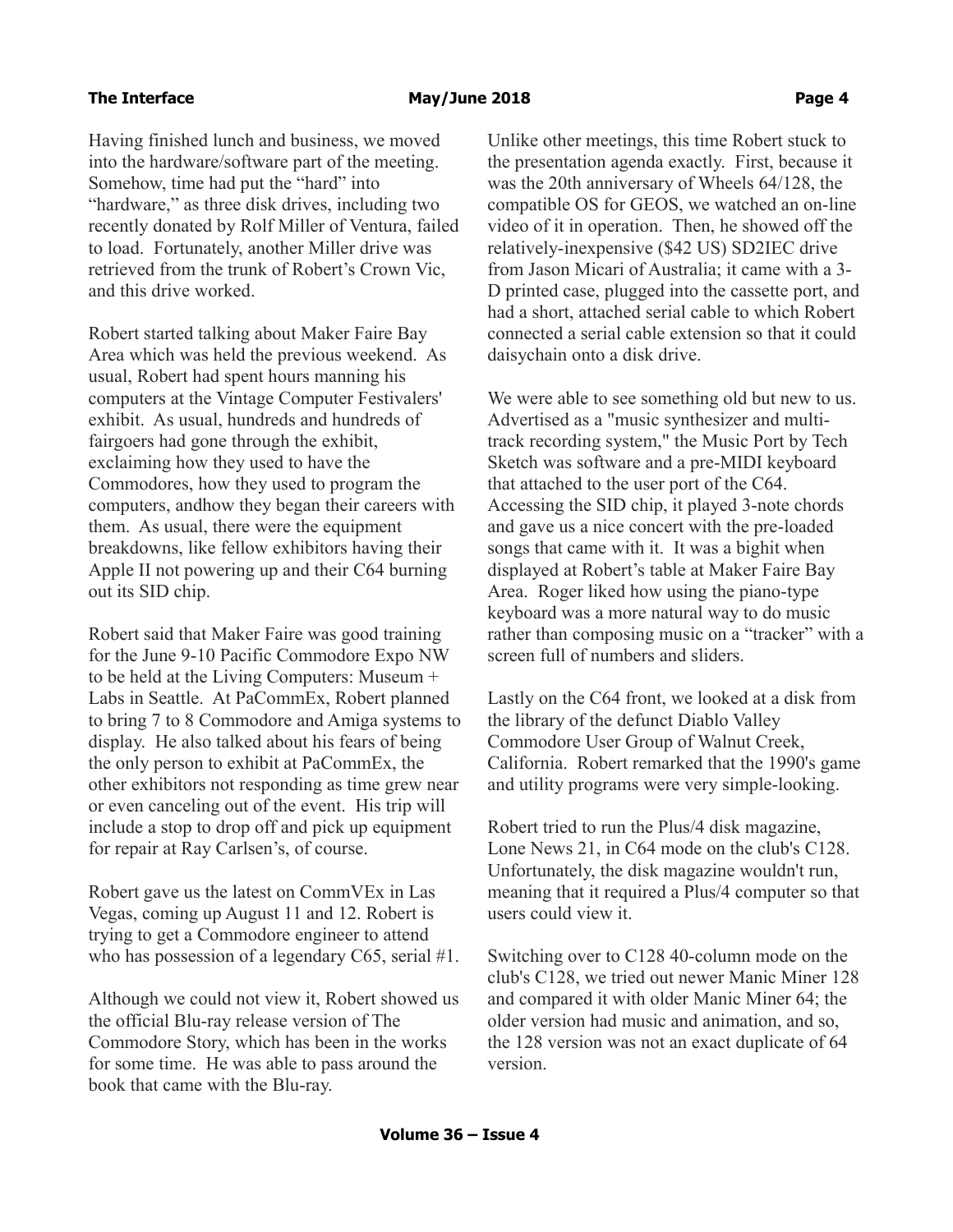### The Interface **May/June 2018 May 10. 2018 Page 5**

The C128 system was set aside, and the VIC-20 was connected. Downloaded from links at the Denial VIC-20 Internet forum, we ran the new game, Pyrotech, and the new demo/game, Dr. Ultra + Snake. The graphic of Dr. Ultra was particularly well-drawn.

Finally, we checked out the Amiga 2000 computer which Duncan MacDougall of The Other Group of Amigoids had upgraded. He repaired its 28 MHz. 68040 processor board, installed a DKB MegAChip for 2 meg Chip RAM, added 40 megs Fast RAM, attached a Video Toaster board (but didn't install its software), and upgraded the machine to the latest WHDLoad with more games. Robert and Roger played a few of those games which were on the A2000's hard drive.

Related links:

Maker Faire – [https://makerfaire.com](https://makerfaire.com/) The Other Group of Amigoids – [http://togausergroup.org](http://togausergroup.org/)

### **JUNE 2018**

Having our meeting on Father's Day presented some challenges. At least one member who is the father of three was absent, and we assume he was having fun with the young ones. In attendance were two fathers, Dave and Dick, who had celebrated with their daughters earlier in the day/week; and two non-fathers, Robert and Roger.

The restaurant was very busy by the time we arrived, and the staff expected big crowds. We use a small banquet room at the back of the restaurant, with about ten tables available for eating and our large amounts of equipment. They asked us to limit the space we used to just two tables in order to provide for large groups expected later in the day.

We were able to do this, although we were interested to note that at 1:30 p.m. there were only

16 other customers in the restaurant's dining area and just a handful in the bar. They never placed anyone in "our" meeting room.

Over the last few years we have talked about creating a new "New Member Disk," since the old one dates back to the 1990s and definitely needs an upgrade. Robert had volunteered to take on this job and reported that he is going to try to get it ready for CommVEx in August. At the show, he will hand out copies as part of the traditional gift bags presented to each person attending.

Back in the day (way back) all the library disks were brought to each meeting. There has been little call for them lately, but Dick reminded the members that all they have to do is ask, and he will bring the desired disks (limited to one box) to any meeting.

Robert reported on the Pacific Commodore Expo (PaCommEx) in Seattle the previous weekend. Robert set up a number of systems, and to his pleasant surprise, members of the Seattle Retro-Computing Society and the Puget Sound Commodore User Group also brought in equipment. A highlight of theevent was the unexpected visit of Don Elman, a former editor of Commander magazine, who spoke briefly on Sunday.

On Saturday at the show, Eric Hill spoke about making a new run of the classic Rejuvenator board for the Amiga 1000 and about A1000 Kickstart mods which combined the Kickstart and Workbench into one bootable disk.

A considerable number of people came to the museum because of the show, plus the "regular" museum visitors were surprised by some of the exhibits and amazed to learn that hardware and software is still being developed for Commodore.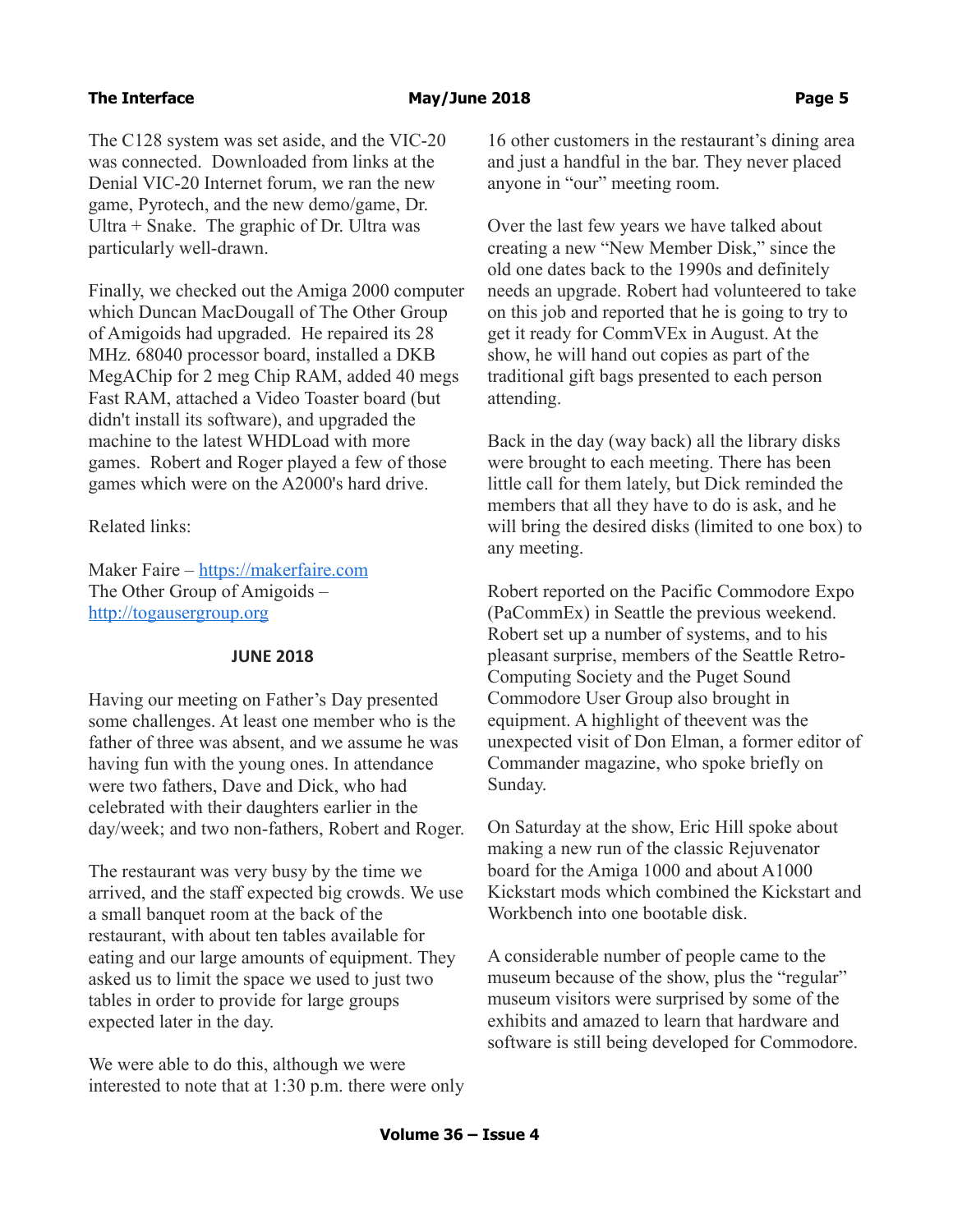### The Interface **May/June 2018 May 10** May 10 May 10 May 10 May 10 May 10 May 10 May 10 May 10 May 10 May 10 May 10 May 10 May 10 May 10 May 10 May 10 May 10 May 10 May 10 May 10 May 10 May 10 May 10 May 10 May 10 May 10 M

The museum events' director was delighted with the success of the show and offered financial assistance for next year's event.

Before the show Robert dropped off a large number of items to be repaired by Ray Carlsen, who estimated the work would take 30 days. Robert stopped on his way home and was happy to find that Ray had completed all the repairs.

Some time ago Robert learned of a mini Maker Faire in Los Angeles and finally received an invitation to apply to present an exhibit. It will be at the public library in downtown L.A. on December 1.

Next it was time for hardware and software demonstrations. Robert received a 1541 Diagnostic Cartridge from Chris Zimmerman, who had attended CommVEx previously. It was made by World of Jani and turned out to include disk diagnostic features. It loaded up and worked fine on our 1571 drive.

Then Robert showed off Toni Westbrook's Shredz64, a C64 music game which is used with Westbrook's PSX-to-C64 adapter and a Guitar Hero guitar. Robert had last shown this in 2008 at a club meeting and had brought it back, because he had shown it at PaCommEx and was also going to show it at this year's CommVEx.

From Ryan Sherwood of the Puget Sound Commodore User Group came 3 disks with the name of "Scibax Demo". As Ryan had explained to Robert, with the 3 disks a user could learn how to create C64 demos with graphics and music. It was not as simple as it sounded. The 3 disks were full of instructions, examples, and music and graphics creation programs. However, the user would still have to learn some programming in order to connect all the pieces and complete a demo. As member Dave said, it would take a lot of study.

The meeting finished with Robert and Roger going through several of the programs on the SD card that came with Roger's SD2IEC card drive. One such program was Pinball Spectacular, a C64 game that did well in imitating the board physics of a pinball game.

Related links:

World of Jani – [http://blog.worldofjani.com](http://blog.worldofjani.com/) Pacific Commodore Expo NW – <http://www.portcommodore.com/pacommex> CommVEx – <http://www.portcommodore.com/commvex> Downtown LA Mini Maker Faire – [http://dtla.makerfaire.com](http://dtla.makerfaire.com/) Ray Carlsen Electronics – <http://personalpages.tds.net/~rcarlsen/>



# **GEOS: The Graphical Environment Operating System**

# **(Part 1)**

# **by guest contributor Kroc Camen**

GEOS managed to offer nearly all the functionality of the original Mac in a 1 MHz computer with 64 Kilobytes of RAM. It wasn't an OS written to run on a generic x86 chip on a moving hardware platform. It was written using immense knowledge of the hardware and the tricks one could use to maximise speed.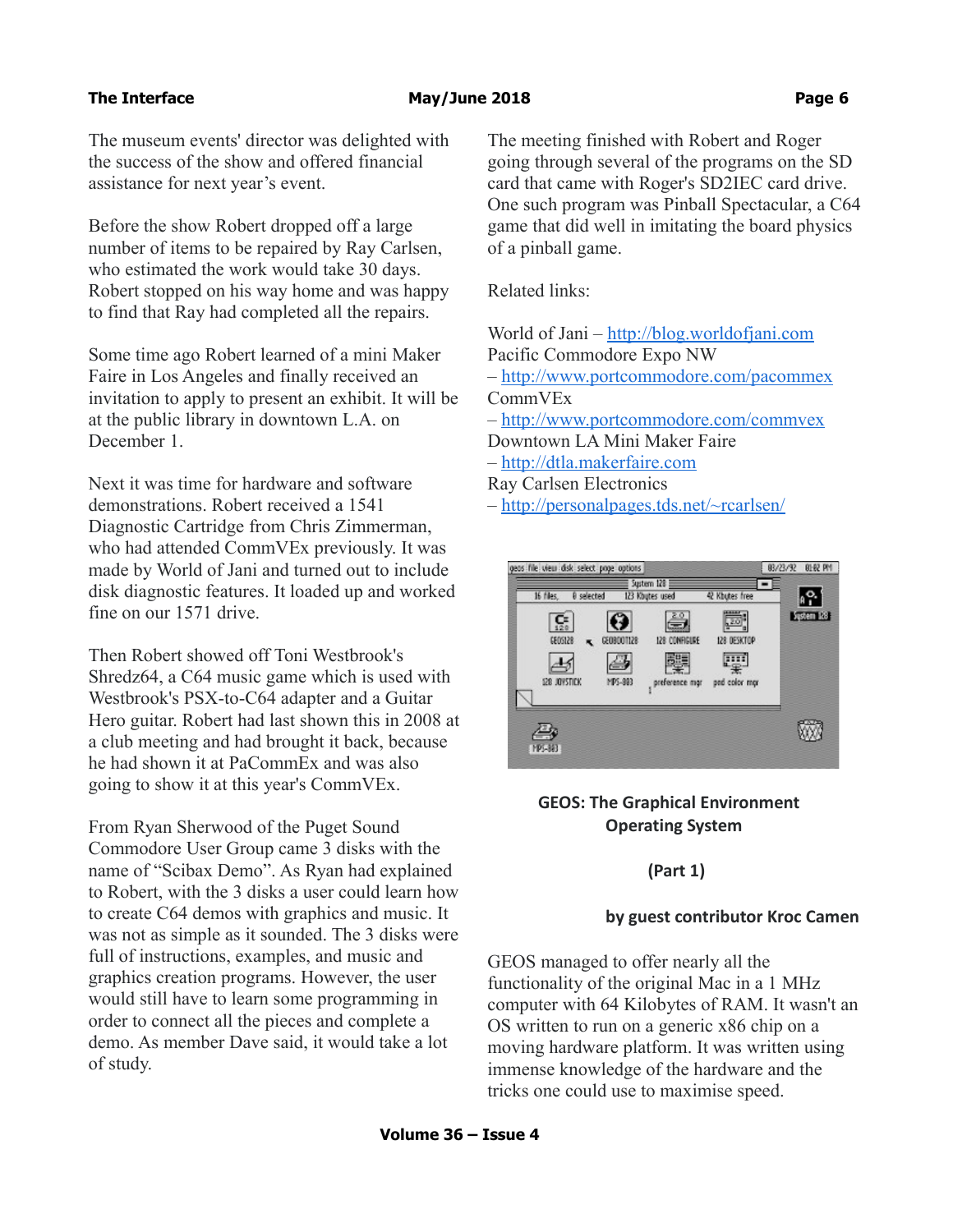# **1. An Introduction to this article**

As we take time to look at the grand variety of operating systems available, it shows us that there is no one right way to 'do it'. With hardware already a commodity, the way we interact with our computers is taken as a standard, and a given best-practice of design. The joy of alternative operating systems, is the variety of Computer / Human interface models available.

Even now, the modern operating system is designed from the perspective of the engineer. Whilst actual human guinea-pig testing is done on new interfaces, it still does not make up the bulk of the design process. User involvement in design is almost an after-thought.

What we've come to accept as the standard way of interacting with a computer was cemented in the early days by the extremely knowledgeable and technical system engineers of the day, through a process of creating:

- a. What they felt was right
- b. What the limited hardware was capable of

So, for my article, I have decided to focus on an Operating System born in the early days of consumer-available 'WIMP' interfaces, on extremely restrictive hardware.

It is my belief that 'the restraint of hardware is the true muse of the software engineer'.

Good software does not come from being given unlimited resources; just take a look at the hardware requirements for modern PC games, for graphics that were reproducible (until recently) on a 300 MHz, 4 MB VRAM Playstation 2.

# **2. A Quick History of GEOS**

The history surrounding GEOS and its implementation within hardware restraints unimaginable nowadays makes for the most interesting parts of the OS, rather than just the GUI itself. Below is a brief history of the Operating System, up to its heyday; where we'll then get into usage, screenshots and technical details :)

This history has been carefully gathered and researched through actual GEOS manuals, cited sources and websites.

When you think of the history of our modern day operating systems, they are either the works of individuals and volunteers based on technical ability and software beliefs, or the work of large corporations employing many programmers. Rarely is the history of an OS based in the vibrant gaming era of the 1980s.

The Graphical Environment Operating System was released in 1986, created by Berkeley Softworks: a small company start-up by serial entrepreneur Brian Dougherty. GEOS is a classic Mac like GUI running on Commodore 64 / 128 hardware, then later the Apple II, and PC.

Around 1980, Brian turned down a job at IBM to go join the games manufacturer Mattel, then maker of the Intellivision gaming system. Brian helped write games for the system for about a year, before leaving with other engineers to form Imagic, a very successful games company that rivaled Activision, before being wounded in the games industry crash of 1983. Whilst Imagic went under in 1986, Brian did not.

Dougherty formed Berkeley Softworks (later Geoworks), who in collaboration with a firm that made batteries, worked on a product for the airlines named "Sky Tray". The concept was a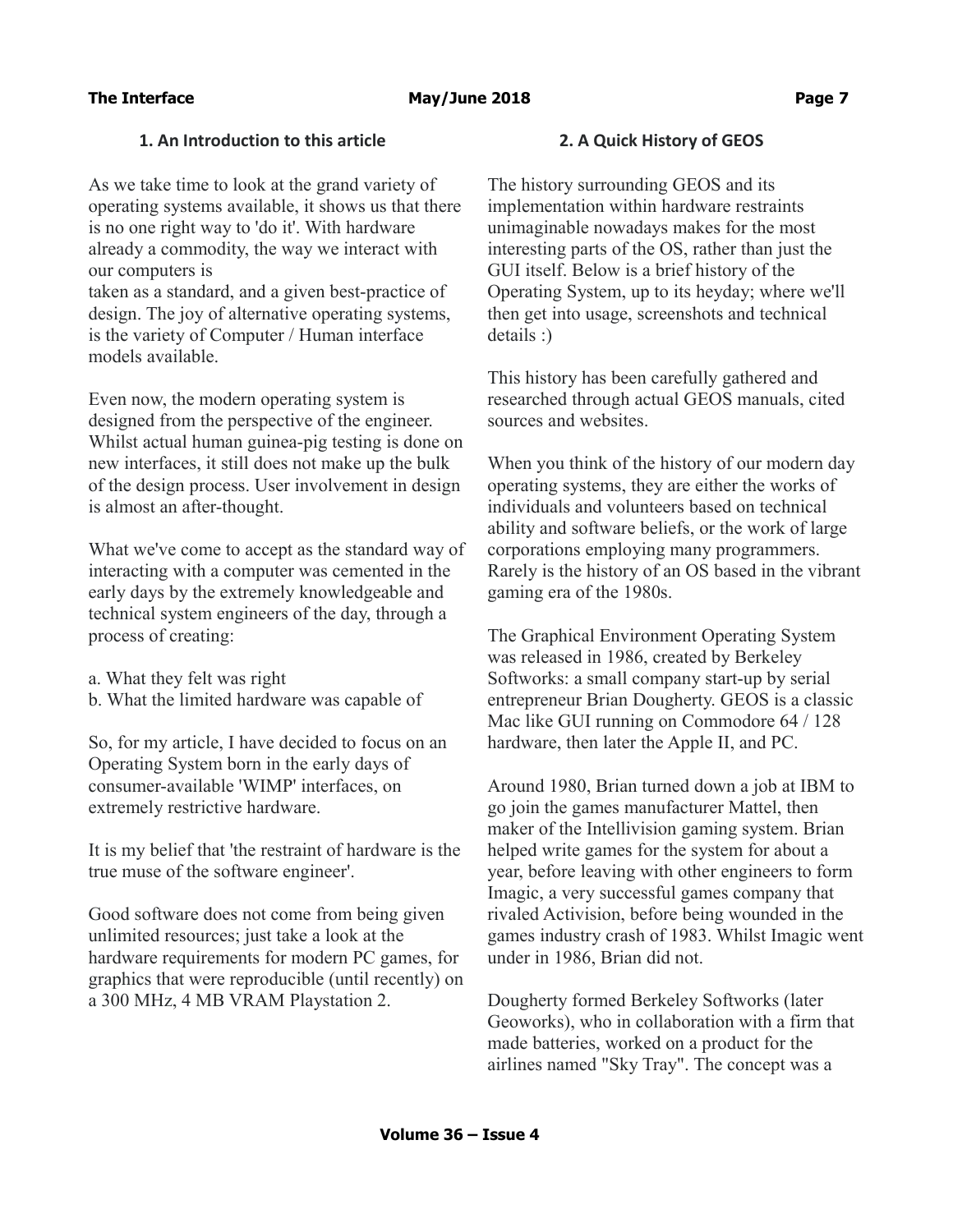computer built into the backs of the seats, and Brian and his team would develop the OS for it.

GEOS was coded by Dougherty's elite team of programmers, who had cut their teeth on the very restricted Atari 2600 and Intellivision games consoles of the time (usually 4 KB RAM). However, after the OS had been written, airline deregulation mandated that all in-flight extras were to be trimmed down to save weight and fuel, culling the Sky Tray project.

With all that time put into an OS, Dougherty looked at the compatible (6502 Microprocessorbased) Commodore 64. A few changes were needed and the OS sprang to life on the affordable home computer, complimenting the powerful graphics capabilities of the machine with a GUI.

Even though Berkeley Softworks started out small, with only two salespeople, the new software proved very popular because of low price for the necessary hardware (and of course the capability of the OS). This was due in part to the aggressive pricing of the Commodore 64 as a games machine and home computer (With rebates, the C64 was going for as little as \$100 at the time). This was in comparison to an atypical PC for \$2000 (which required MS-DOS, and another \$99 for Windows 1.0) or the venerable Mac 512K Enhanced also \$2000.

In 1986, Commodore Business Machines announced the C-Model revision of the Commodore 64 in a new Amiga-like case (dropping the 'breadbox' look), and bundling GEOS in the US.

At its peak, GEOS was the second most widely used GUI, next to Mac OS, and the third most popular operating system (by units shipped) next to MS-DOS and Mac OS.

# **3. An Introduction to GEOS What Role Does GEOS Serve?**

GEOS is a classic Mac OS like operating system, providing a GUI for performing disk functions and running productivity software. It was targeted at the business user for in-office word processing, as well as the home user for tasks like desktop publishing and keeping records.

The original GEOS is no longer used, having died out in the early 90s due to strong competition from IBM, Microsoft, Apple and new trends in computer hardware. The history of what happened to GEOS and Berkeley Softworks will be covered at the end of this article.

# **3.2 Why Review GEOS?**

To give balance and perspective. GEOS managed to offer nearly all the functionality of the original Mac in a 1 MHz computer with 64 Kilobytes of RAM. It also wasn't an OS written to run on a generic x86 chip on a moving hardware platform. It was written using absolute immense knowledge of the hardware and the tricks one could use to maximise speed. The closest thing to GEOS in this modern era is MenuetOS, written entirely in x86 assembly code.

GEOS came at a time before the world wide web, before home computers were PCs, before mass storage that you could afford, and long before Bill Gates and Windows were No.1.

GEOS did not pioneer the GUI; most of its features were already present in the larger OSes of the day, like the classic Mac (albeit, not Windows). What GEOS did show is that cheap, low-power, commodity hardware and simple office productivity software worked. You did not need a \$2000 machine to type a simple letter and print it. This gave some sense of perspective in the heady 'Golden Age of Computing' of the 80s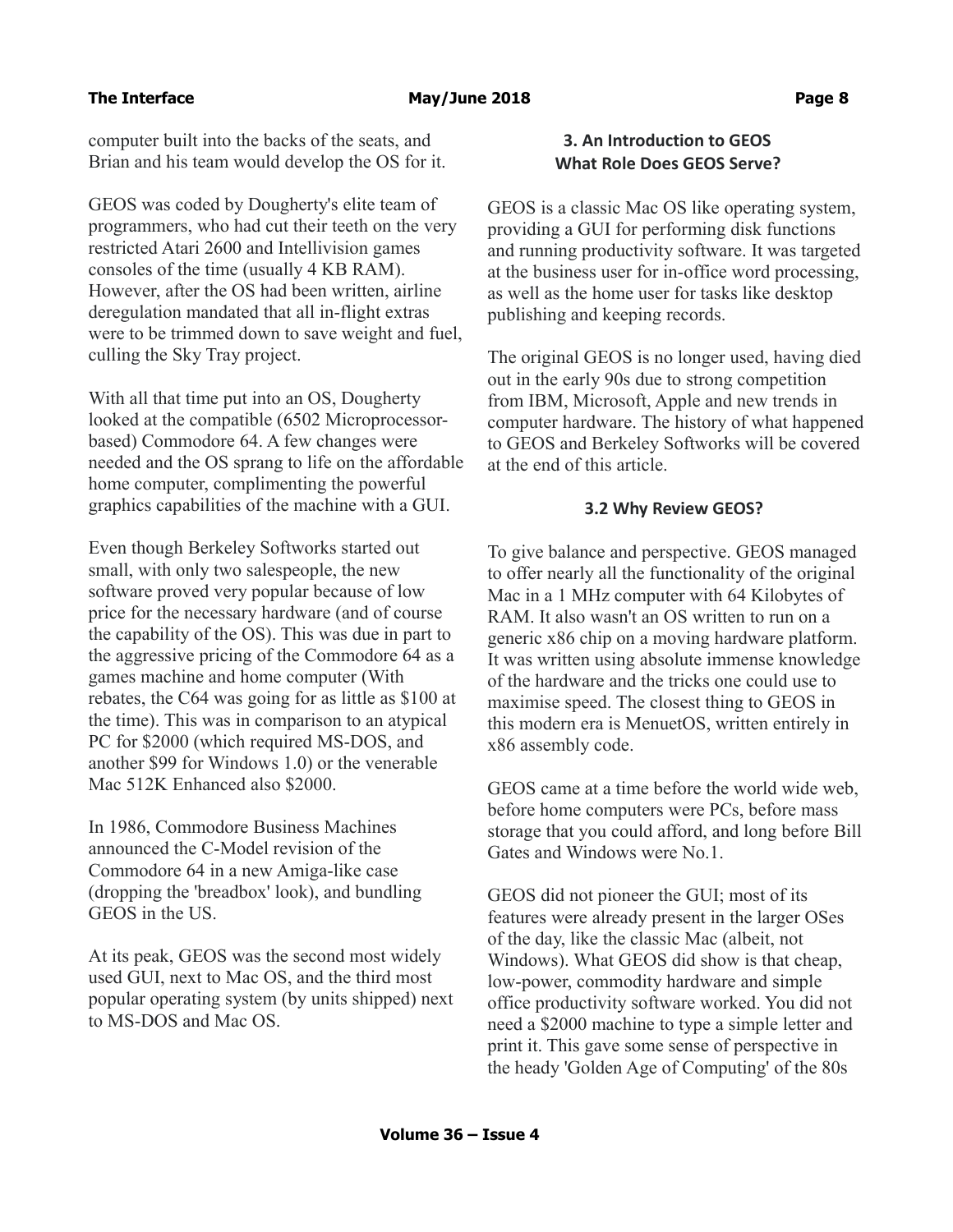and even now, as some alternative OSes struggle to port bloated software from other platforms.

Many OSes can claim all sorts of things, and infight over who invented what- first. GEOS helped drive the proliferation of the newfangled GUI concept to regular users without the need for the famous Apple Hype Machine (likely one reason why GEOS is now all but forgotten).

GEOS was able to introduce home users to Point & Click, Cut / Copy / Paste, WYSIWYG Word Processing and what you expect from a GUI without having to afford an expensive Mac or PC with Windows. Before GEOS, the home user had to go to work to even see a GUI.

Then there was GEOS on the PC (more about this at the end of the article), which had the Start Menu concept two and a half years before Windows, and a PDF-like UI model 10 years before Mac OS X ;)

# **3.3 How is GEOS 'Alternative'?**

When we speak of operating systems, the word 'alternative' is not quite as it is from the dictionary. Mac OS X is an alternative to Windows just as much as Windows is an alternative to OS X. It is simply one choice over the other. But with OSes, 'alternative' has come to mean 'niche', 'minority' and 'hobby'. How can GEOS be 'alternative', if it was at one time more popular than Windows?

OSes can change over time, even change purpose. OS/2 and BeOS are considered alternative, despite being big important OSes in their day. I believe that the same is of GEOS. At the end of this article, I will cover how GEOS has been retro-fitted by fans to add modern day functionality, as well as the OS that came after GEOS, extending the life of GEOS well into new millennium. The fact that people still boot GEOS on real Commodore 64 hardware and make real

things with them, because they can, certainly defines GEOS a hobby OS. Because those who run it on real hardware are few and far between, that makes GEOS a minority OS; and because GEOS is generally only run by core C64 fans it also makes GEOS a niche OS. :)

# **3.4 Hardware Requirements**

Although GEOS later became available on the Apple II and then eventually the PC (more about this later), this article will be covering the Commodore 64 version of GEOS due to free availability and wealth of accessible information. I also own a real GEOS disk set for my Commodore64 and hope to make use of them in this article.

GEOS ran on any Commodore 64 home computer. Because of the popularity of the Commodore 64 as a games machine, GEOS can also be easily run on most C64 emulators on modern computers. GEOS itself is now available for free download - more details soon.

Commodore Business Machines released the C64 in 1982 at a price of \$595. Designed primarily as a home computer for playing (initially educational) games and business software, its low price and powerful features made it a runaway success. Here follows some technical details of the hardware.

- 1 MHz 8-bit MOS Technology 6510 Processor

The 6510 was a 6502-based processor, that which can be found (as variants) in the Atari 2600, NES, Apple II & BBC Micro computers. It is a RISC style processor, utilising very few registers (Just A, X, Y & a 256-byte Stack)

- 64 Kilobytes RAM (+20K ROM of which 7 KB Kernal)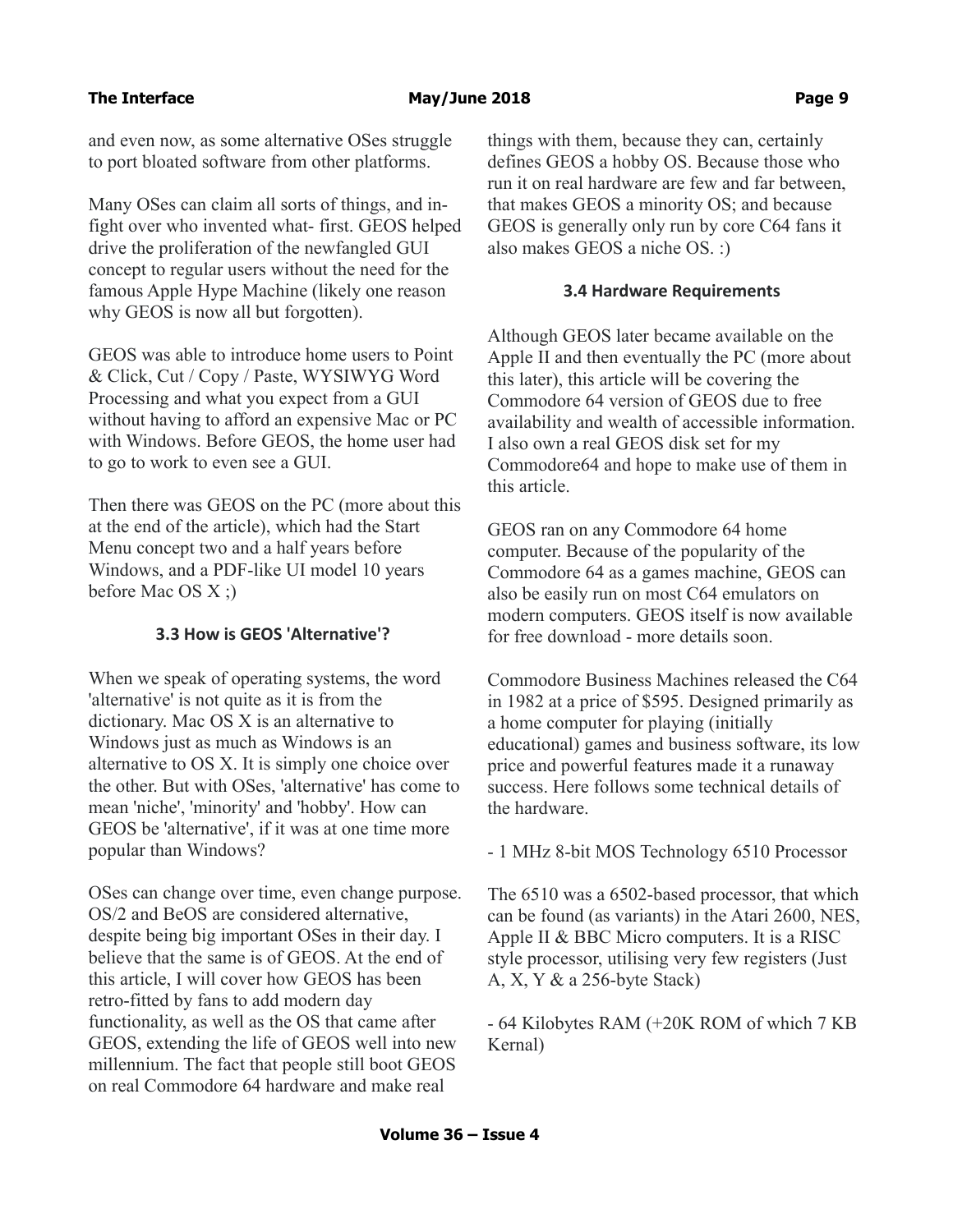### **The Interface Community Community Community Community May/June 2018** Community Community Page 10

- 16 Colours in 40x25 text mode (320 x 200 resolution)

- 8 Sprites

- MOS 6581 (C64rA,B) / 8580 (C64rC) SID sound chip Three sound channels (2 MIDI like sound synthesisers, and one White Noise)

- 'Datasette' Tape Drive, later, 1541 Disk Drive Programs on tape cassette. Later a 5 1/4" Disk Drive was released with support for 170 KB per disk. Later a 3 1/2" Disk Drive was released with support for 880 KB per disk.

As you can see, this is a very tight amount of space to fit a full operating system, including user apps! The original Mac OS was 400 KB, with 128 KB of RAM to play with.

GEOS made good use of the many expansions available for the Commodore 64. As well as supporting two disk drives and many printers, you could also purchase a RAM expansion to add 128, 256 or 512 KB of extra RAM to the system. The biggest upgrade, late in the life of the C64, was the SuperCPU

- a 20 MHz upgrade module!

# **3.5 How To Get GEOS**

GEOS is available as a free download, and can actually be purchased, as a set of 5 1/4" disks with manuals! I personally own a GEOS 1.5 disk set with manual.

In order to run GEOS on your PC or Mac, you will need a Commodore 64 emulator to simulate the hardware. I recommend these emulators for the necessary emulation accuracy needed to run GEOS on PC/Mac.

Has 99.9% emulation accuracy and still in active development (for over 10 years). CCS64 can emulate almost every last timing quirk of the real hardware and thus is accurate enough to run GEOS (which does contain some extremely clever hacks that can fool most emulators)

Make sure to enable the mouse by pressing F9 to bring up the menu and navigate to the input section. Also, for accurate disk speed (i.e. slow), go to the Special menu and disable 1541 Turbo speed or GEOS may fail to boot.

# **Power64 - Mac OS 9 / X**

There are not nearly enough emulators on Mac OS X :(. Power64 is a shareware app that emulates the C64 accurately enough to use GEOS. Whilst Frodo is free it is not accurate enough to run GEOS; it hangs at the boot screen. Power64 has excellent mouse support and is ideal for running GEOS. Although it's not a 'universal binary', it runs without flaw under Rosetta on Intel Macs.

The VICE Emulator is also capable of running GEOS on just about every other alternative OS available. Configuration is much more complex, and if you are technically inclined you can compile the source code to produce an X11 app for Mac OS X for free.

GEOS was made available for free download in February 2004 by CMD, makers of modern day Commodore add-ons (like the 20 MHz SuperCPU).

Instructions on downloading GEOS and getting the disk images available here: <http://cmdrkey.com/cbm/geos/geos1.html>

Follow the 'I Agree' link, and then the first link labeled 'go here'. Download the GEOS 64 '1541 boot disks'.

CCS64 – Windows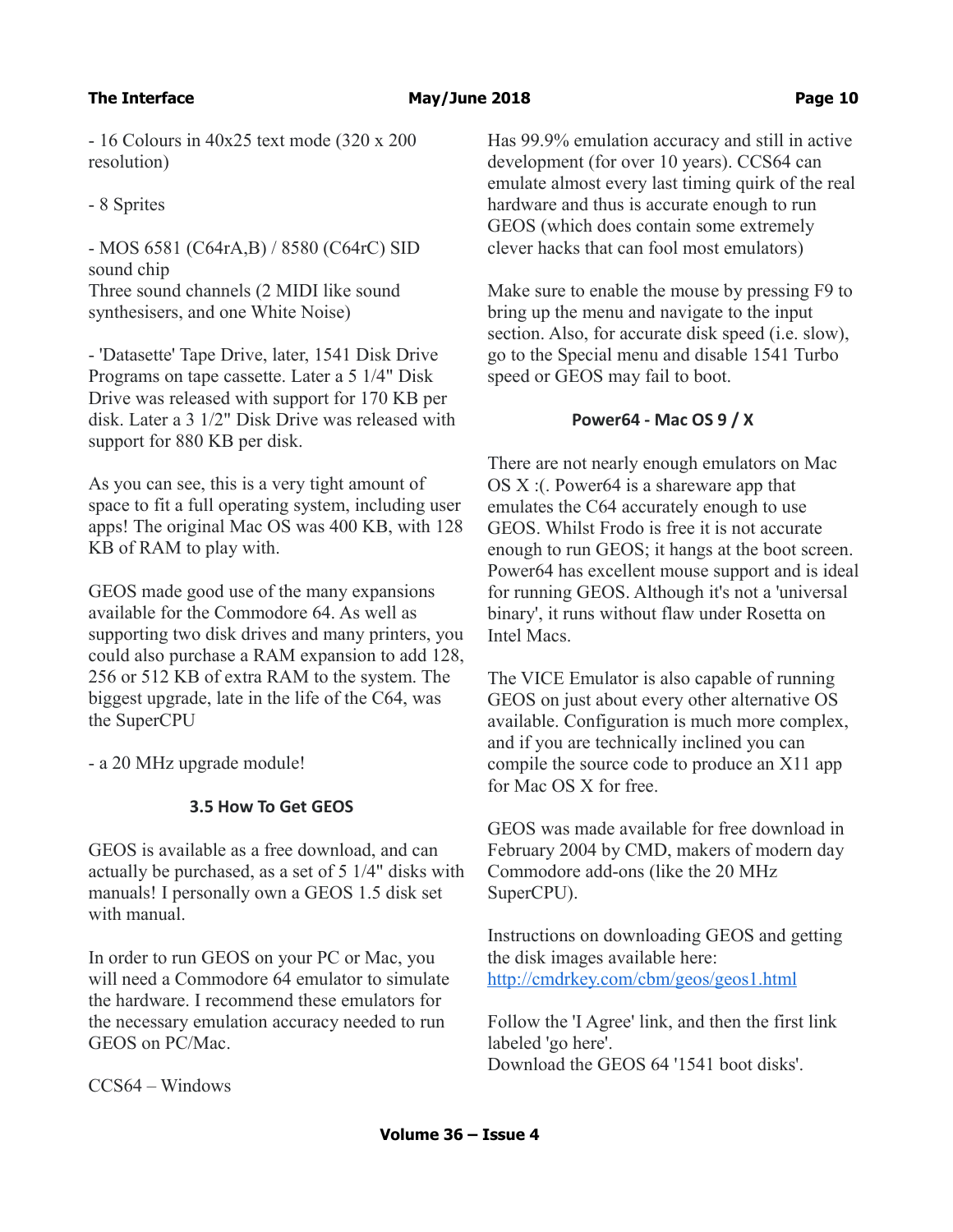# **3.6 Booting GEOS**

GEOS requires no installation as the Commodore 64 has no mass storage besides a floppy disk drive, and GEOS comes on floppy disks anyway.

Attach the 'GEOS64.d64' disk image to the emulator on drive 8 (the first disk drive on a C64) and then start the emulator. Most emulators will allow you to double click, or 'open-with' the .d64 file with the emulator to attach the disk automatically.

This is the Commodore 64's normal OS. A textmode command-driven system. In normal configuration, the system reserves just 38 KB for writing BASIC programs. The C64's architecture is incredibly flexible however, and by switching out the ROM shadows in the upper areas of RAM, you could free up almost the entire 64 KB (if you wrote your own IO drivers). GEOS itself ditches a large amount of the default system to fit into the memory available.

Type load"geos",8,1 and press return. Don't hold shift otherwise you'll get symbols instead of letters. The C64 had a series of ASCII-like symbols printed underneath each key. When in normal mode, holding Shift and pressing a key would display the symbol, allowing you to draw ASCII art in the C64 character set. On the C64, this character set is known as PETSCII, as in PET-ASCII (The Commodore PET was an earlier education market computer).

# **3.7 The deskTop**

You are quickly presented with the GEOS 'deskTop', the main interface where you'll do basic disk & file management, configuration and launching programs.

The Commodore 64 supported several video modes. Although the resolution of the C64 was always 320x200 in aspect, the way it interpreted the screen data could be changed in a number of ways.

In order to produce the UI in GEOS, the C64's "high resolution" bit-mapped mode was utilised. A full 8 KB of memory had to be reserved to store the monochrome pixel data, where one byte represented the on/off states of 8 pixels. Rather than the screen data being ordered in a continuous stream from the left to right and then down each line, the screen data was split into 40x25 characters of 8x8 pixels. 8 bytes represented one character, running from top to bottom of the character and then left to right across the screen in characters.

Programmatically, this made it difficult to draw diagonal lines unless they aligned with the 8x8 characters, but it meant that large block copies of memory were easy to do. It also meant that referencing the right hand side of the screen (whose pixel locations were greater than 255, what one (1) byte allowed) was easy, because technically the screen was only 40 characters wide, each of eight (8) bytes in height.

The downside is that whilst you get full fidelity to draw the letters manually and thus fit in more than 40 letters per line - it was monochrome. The mouse pointer is blue because the mouse is created using the C64's hardware sprite support. A sprite could freely be moved around without erasing and redrawing the screen contents below. The C64 itself would not be fast enough to handle redrawing screen contents in the bitmap, as the mouse moved.

Although bit-mapped graphics ate 8 KB of RAM, it meant that the programmers could erase the 4 KB of PETSCII graphics from the standard textmode, and better use these resources for storing the OS and freeing enough RAM for any user apps to run.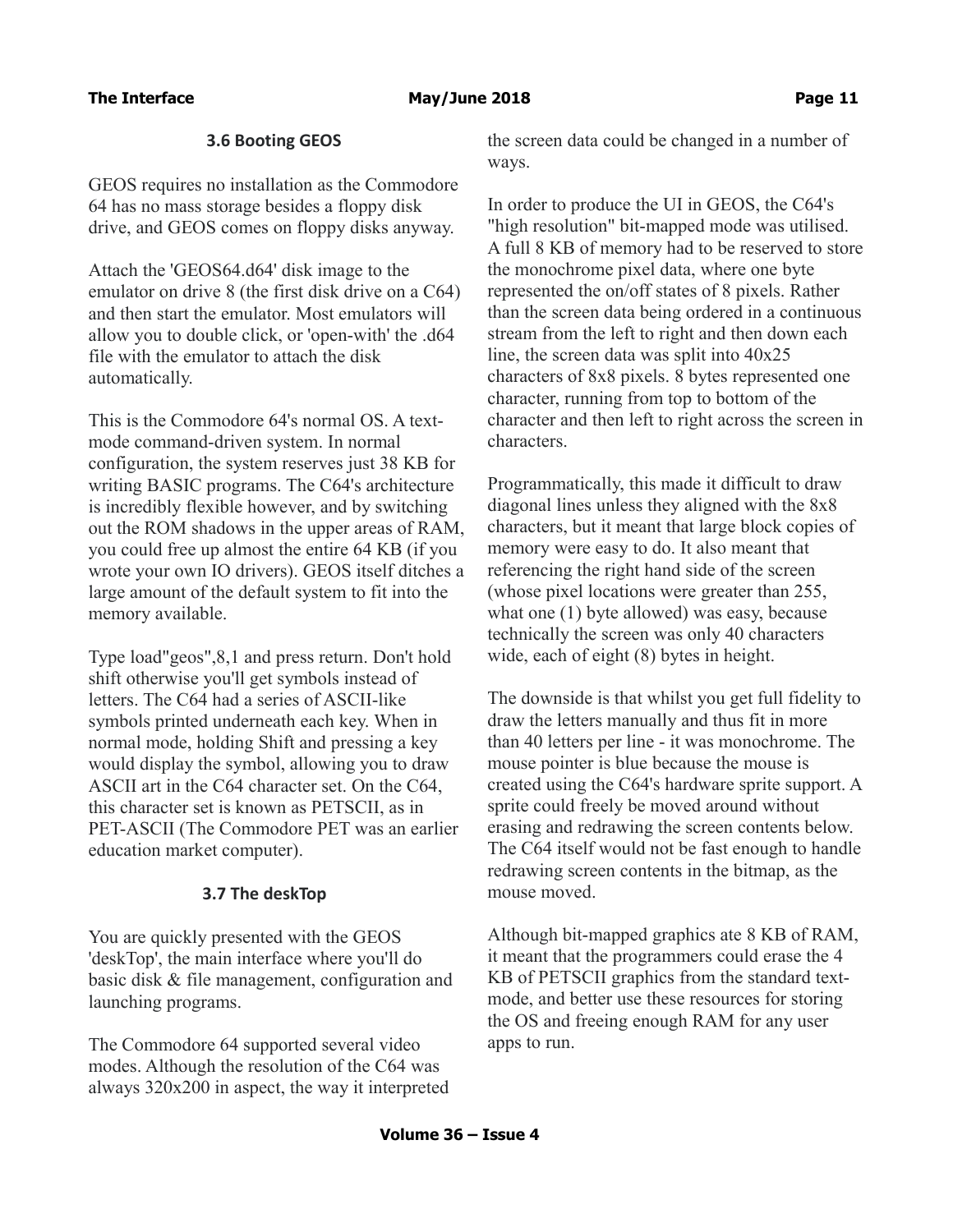Along the top of the screen there is a "command menu". Just like Mac OS, there is only one menu bar and it displays the menu according to what app is running. Considering that there is no multitasking at all in GEOS, it makes little difference. The Commodore 64 has a key with the Commodore logo on it - much like the Windows or Apple key on modern keyboards.

The 'disk note pad' is the main window that shows the contents of the current disk. It cannot be moved or resized and doesn't have scrollbars. Instead, the page curl at the bottom left can be clicked either on the curl to go forward one page, or on the page behind to go back a page (also accessible with the 1-9 keys). You can have up to 18 pages depending on how many files are on the disk.

There are no file extensions and no subfolders! The disk contents are a confusing mix of utility applications, key system files, and drivers. Whilst files inside of GEOS can have their own icon, normal C64 files from outside GEOS will always show as the 'C=64' folder-like icon. Doubleclicking these instantly exits GEOS and loads the C64 program.

The GEOS boot disk however is not meant to be a place to store your own files, or your productivity apps. With only 170 KB per disk, each productivity app usually comes on a separate floppy disk. Once GEOS is booted you can switch disks to run new applications. When you exit the application you must insert the GEOS boot disk so that it can load the 'deskTop' application. If you copy the deskTop application to other disks (or use two disk drives) you can avoid massive amounts of disk swapping.

The single button on the title bar is the close button. It does not close the window entirely, but rather 'eject' the disk from the system, leaving the window blank. Clicking on the disk drive symbol

on the right of the deskTop will load that disk's contents.

The 'border' (the blank area underneath the disk note pad which holds the current printer and the waste basket) can be used to place up to 8 files off of the disk note pad, so that you can change either pages or disks and move the files to the new location. Clicking an icon selects it in inverted graphics, and then clicking again turns the mouse into a ghost of the file icon, allowing you to move it to the border.

The icons in GEOS are all 24x21 pixels in size. This is because the Commodore 64's sprites are always 24x21 in size which equates to 3 characters (8 pixels wide) across and almost 3 characters high. Whilst GEOS's icons are not sprites themselves (they could be of any particular size because they are drawn dot for dot on the bitmapped screen), 24x21 is used so that the mouse pointer (a sprite) can become a ghosted icon in drag and drop operations.

The reason for falling short of three bytes tall is so that when the 8 supported sprite images of 504 bytes each are counted it adds up to 4032 bytes, leaving 64 bytes in a 4 KB block of RAM to control the positions, visibility, order and colours of the 8 available hardware sprites.

The Commodore 64 also included a programmable Interrupt ReQuest controller (IRQ). Every  $1-50<sup>th</sup>$  of a second, a routine in RAM was called. The programmer could tap into this in order to run instructions before the screen refresh, half way through (or even a few tiny instructions within the time it took for the electron beam to 'fly-back' to left hand side of the screen, from the right). This gave the programmer the power to redirect the pointer to the sprite data halfway down the screen, in order to produce 16 working hardware sprites. 64 simultaneous hardware sprites have been demonstrated using this method!